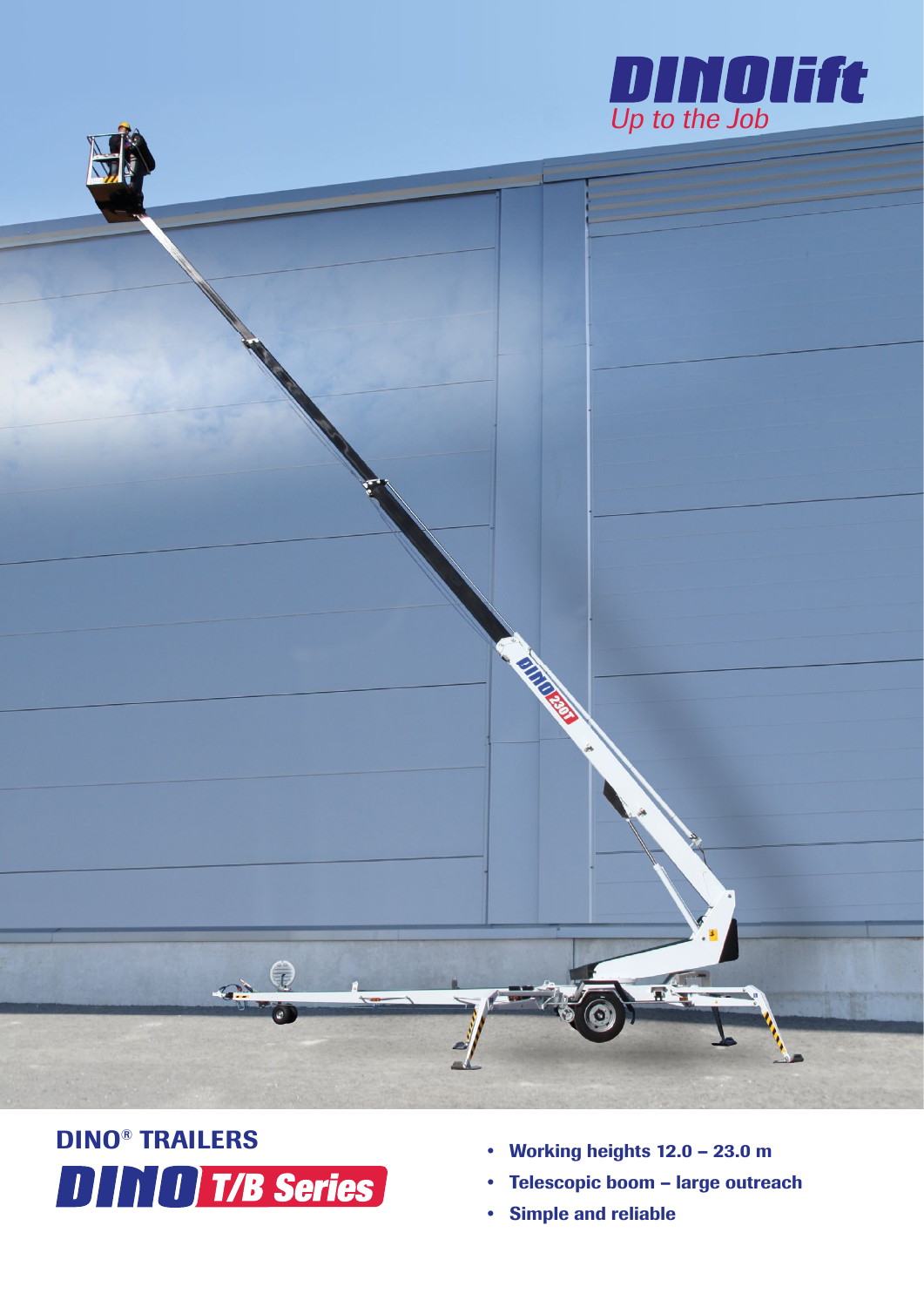

## Trailer mounted T/B series

### Standard features in all DINO T/B -models:

- Lightweight, robust, cost-effective
- Driving system; easy to move at work site (picture 1)
- Spacious, easy-entry basket; capacity 215 kg \*(picture 2)
- Large outrigger plates 280 x 360 mm (picture 3)
- Continuous rotation of the boom; easy and functional
- Basket rotation 90° \*
- Proportional controls\*
- Stable to tow
- Easy and fast setup; perfect solution for short time jobs
- Simple to use, clear and informative controls (pictures 4 and 5)
- Powerful charger; machine can be operated directly when charging the batteries. (TB series)
- High-capacity batteries, 4 x 6VDC, 235Ah. Work one day with overnight charge. (TB series)

\*) except in 120T/B











### Options for all DINO T/B-models

- Petrol power pack (T series)\* \*) standard in 230T
- Cable steering for driving (picture 6)
- Outrigger support indicator (picture 7)
- LED working lights
- Extra outrigger plates, 500 x 500 x 35 mm + bracket
- Lockable tool / harness box (picture 8)
- 2kW Honda generator + bracket for charging batteries where 230VAC is not available (TB series) (picture 9)
- Rack for tools and accessories
- Spare wheel







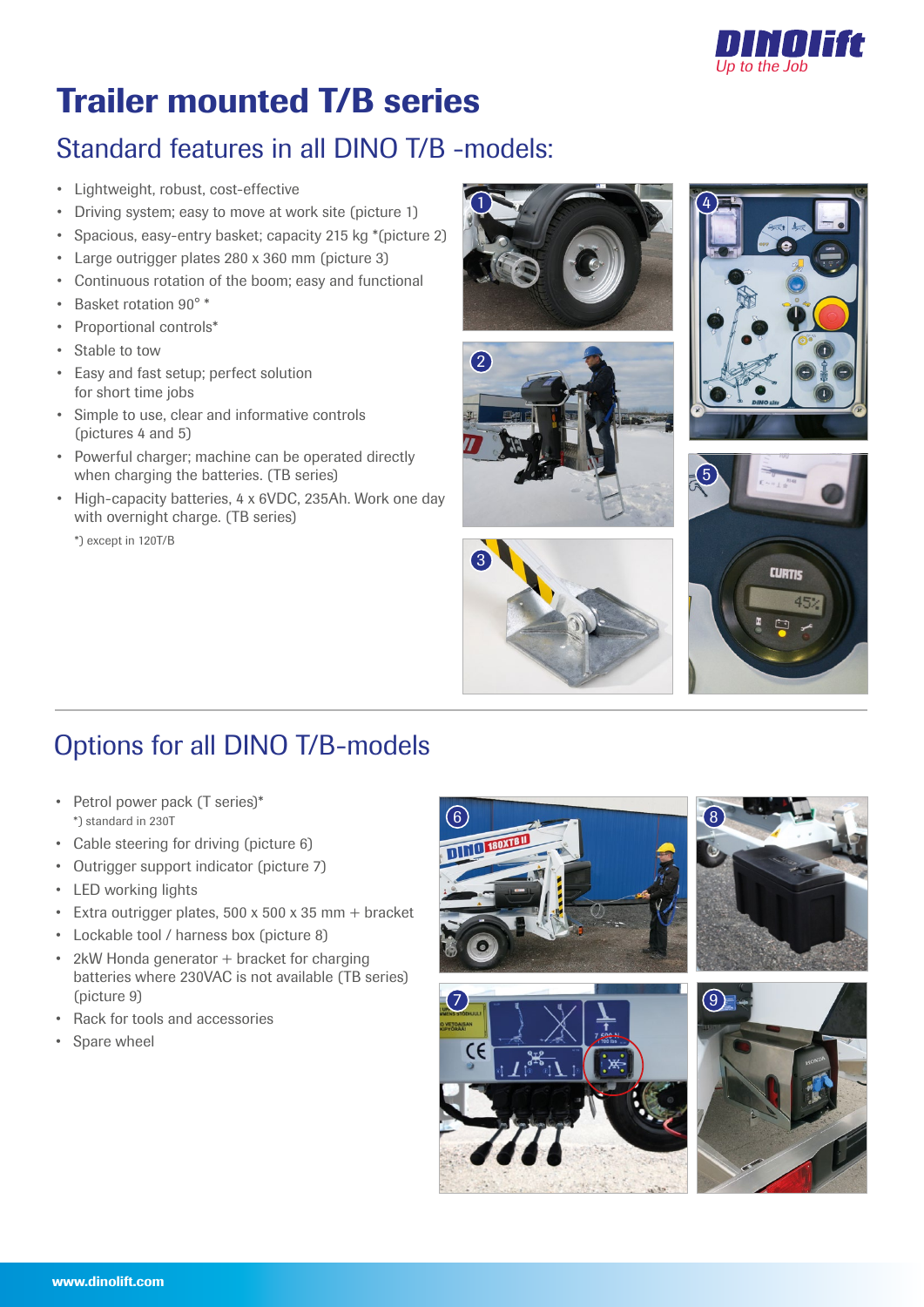



• 1-person steel basket

• Full outreach with maximum basket capacity

#### Technical data



#### **DININ 135T/B** Technical data



### **DITIO 150T/B**

#### Technical data



Max. working height 15.00 m 15.00 m Max. platform height 13.00 m 13.00 m Max. outreach 10.00 m 10.00 m Support width 3.8 / 4.2 m 3.8 / 4.2 m<br>
Lifting capacity 215 kg 3.8 / 4.2 m Lifting capacity **215 kg** 215 kg Basket size 0.7 x 1.3 m 0.7 x 1.3 m Boom rotation cont. Basket rotation 90 ° Boom control **proport** proport. Proport. Transport length 6.53 m 6.50 m Transport width 1.78 m 1.78 m Transport height 2.24 m 2.24 m Weight 1675 kg 1835 kg<br>Driving system std std Driving system AC socket in the basket  $x 2$  std Electro motor by std Petrol power pack opt. Batteries 235 Ah – DC Motor – std **Gradeability** 

| 150T                       | <b>150TB</b>      |
|----------------------------|-------------------|
| 15.00 m                    | $15.00 \text{ m}$ |
| 13.00 m                    | 13.00 m           |
| 10.00 m                    | $10.00 \text{ m}$ |
| $3.8 / 4.2$ m              | 3.8/4.2           |
| 215 kg                     | 215 kg            |
| $0.7 \times 1.3 \text{ m}$ | $0.7 \times 1.3$  |
| cont.                      | cont.             |
| 90°                        | 90°               |
| proport.                   | proport           |
| 6.53 m                     | 6.50 m            |
| 1.78 <sub>m</sub>          | $1.78 \text{ m}$  |
| 2.24 m                     | $2.24 \text{ m}$  |
| 1675 kg                    | 1835 kg           |
| std                        | std               |
| std                        | std               |
| std                        | $\overline{a}$    |
| opt.                       |                   |
|                            | std               |
|                            | <b>etd</b>        |





| 135T                       | 135TB             |
|----------------------------|-------------------|
| 13.50 m                    | 13.50 m           |
| $11.50 \text{ m}$          | 11.50 m           |
| 9.10 <sub>m</sub>          | $9.10 \;{\rm m}$  |
| $3.8 / 4.2$ m              | 3.8/4.2           |
| 215 kg                     | 215 kg            |
| $0.7 \times 1.3 \text{ m}$ | $0.7 \times 1.3$  |
| cont.                      | cont.             |
| 90 $^{\circ}$              | 90°               |
| proport.                   | proport.          |
| 5.96 m                     | 5.93 m            |
| 1.78 m                     | $1.78 \text{ m}$  |
| 2.16 <sub>m</sub>          | 2.16 <sub>m</sub> |
| 1635 kg                    | 1765 kg           |
| std                        | std               |
| std                        | std               |
| std                        |                   |
| opt.                       |                   |
|                            | std               |
|                            | std               |
| 25 %                       | 25 %              |
|                            |                   |



**120T 120TB**<br>12.00 m 12.00 m

 $0.75 \times 0.80$  m

Max. platform height 10.00 m 10.00 m<br>Max. outreach 10.00 m 10.00 m

Support width 3.15 / 3.55 m 3.15 / 3.55 m 3.15 m

Boom rotation cont. cont.

Transport length 5.52 m 5.52 m

Transport height 1.96 m 1.96 m

Driving system std std<br>AC socket in the basket x 2 std std

Petrol power pack opt. The set of the set of the set of the set of the set of the set of the set of the set of<br>Batteries 140 Ah and the set of the set of the set of the set of the set of the set of the set of the set of t

DC Motor – std Gradeability 25 % 25 %

Max. working height

Transport width

AC socket in the basket  $x$  2 Electro motor by std

Batteries 140 Ah –